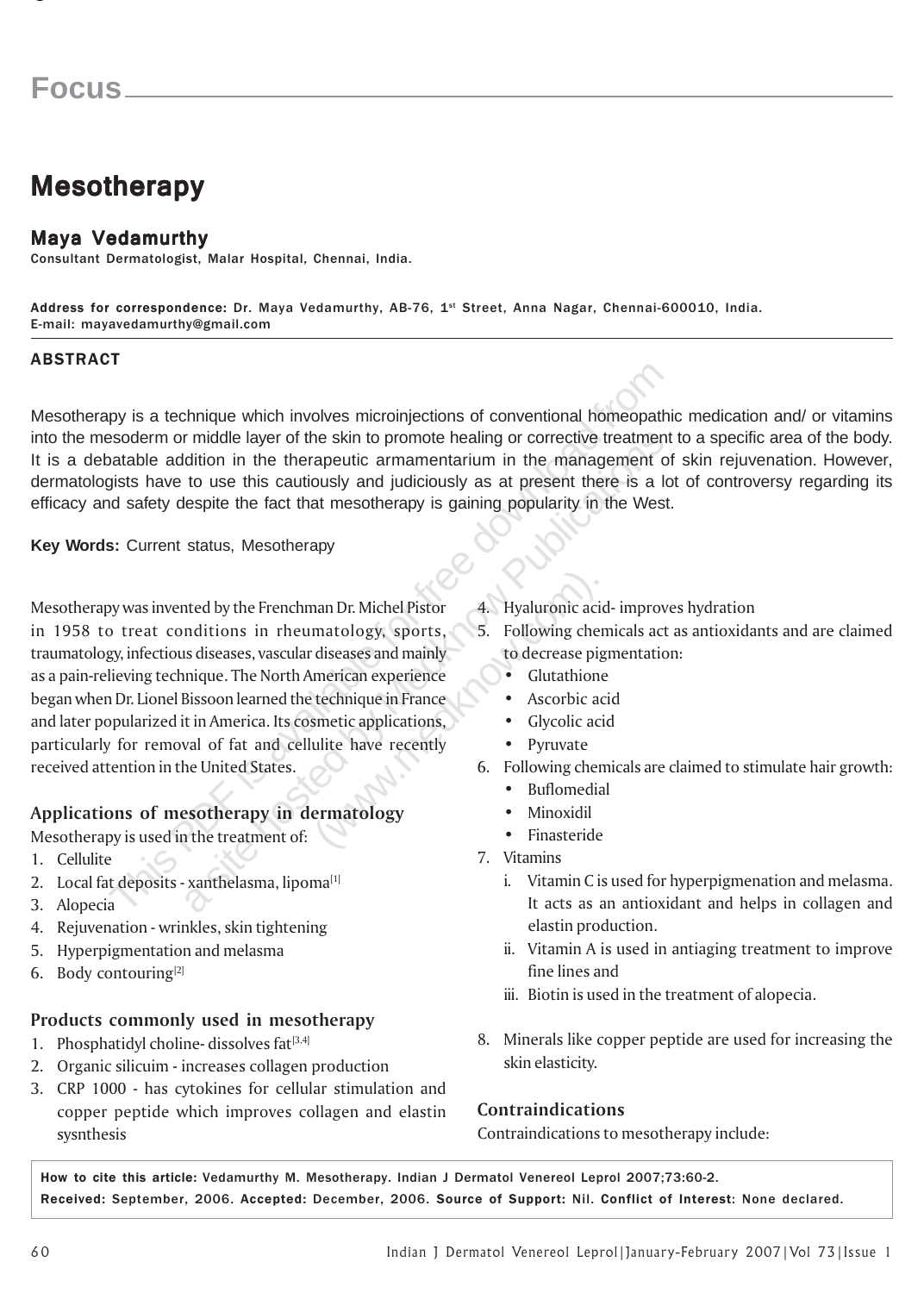- Pregnancy
- Insulin-dependent diabetes
- **History of strokes**
- History of recent cancer
- Thromboembolic phenomena
- Patients on medications like aspirin, warfarin, heparin etc.

# Materials required for undertaking this therapy include:

- Mesotherapy products
- Mesogun [Figure 1]
- Mesoneedles (30 G. 12 mm needles)

# Techniques of injections results.

Mesotherapy involves injecting microquanities of medicine in Adverse effects the right place, using one of the following techniques [Table 1] Adverse effects are common and depend on the product used

- Intra-epidermal
- Papular
- Nappage
- Point-by-point

the medicine within the epidermis. It is simple, painless and reported with large doses of phosphatidyl choline. there is no bleeding. This technique is useful for patients with **•** Atypical mycobacterial infections is a rare side effect.<sup>[5]</sup> low pain threshold and is ideal for facial rejuvenation. Following mesotherapy there have been reports of atypical

| Techniques of injections                                                                                                                                                                                                                                                                                                                                                                                                                                                                                                                                                                                                                                                                  | results.                                                                                                                                                                                                                                                                                                                                                                                                                                                                                                                            |
|-------------------------------------------------------------------------------------------------------------------------------------------------------------------------------------------------------------------------------------------------------------------------------------------------------------------------------------------------------------------------------------------------------------------------------------------------------------------------------------------------------------------------------------------------------------------------------------------------------------------------------------------------------------------------------------------|-------------------------------------------------------------------------------------------------------------------------------------------------------------------------------------------------------------------------------------------------------------------------------------------------------------------------------------------------------------------------------------------------------------------------------------------------------------------------------------------------------------------------------------|
| Mesotherapy involves injecting microquanities of medicine in<br>the right place, using one of the following techniques [Table 1]<br>Intra-epidermal<br>٠<br>Papular<br>$\bullet$<br>Nappage<br>$\bullet$<br>Point-by-point<br>Intra-epidermal technique involves placing small quantities of<br>the medicine within the epidermis. It is simple, painless and<br>there is no bleeding. This technique is useful for patients with<br>low pain threshold and is ideal for facial rejuvenation.<br>Papular technique involves injecting the medicine at the<br>dermoepidermal junction. It is useful for treatment of wrinkles<br>Table 1: Depth of injections of mesotherapy<br>techniques | <b>Adverse effects</b><br>Adverse effects are common and depend<br>Bruising and edema are common due<br>response provoked by some of the<br>mesotherapy.<br>Skin necrosis can occur due to the i<br>chemicals used.<br>Liver toxicity and demyelination of<br>reported with large doses of phospha<br>Atypical mycobacterial infections is<br>Following mesotherapy there have bee<br>mycobacterial infections at sites of injo<br>antimycobacterial therapy.<br>Needle-less mesotherapy<br>This is a newer technique which deliver |
| Depth of injection<br>Mesotherapy technique                                                                                                                                                                                                                                                                                                                                                                                                                                                                                                                                                                                                                                               | products by using ultrasound and/or iont<br>it is less traumatic and painless the efficac                                                                                                                                                                                                                                                                                                                                                                                                                                           |
| Intraepidermal<br>1 mm<br>Papular<br>2mm<br>$2-4$ mm<br>Nappage<br>Point-by-point<br>4 mm                                                                                                                                                                                                                                                                                                                                                                                                                                                                                                                                                                                                 | only 20% compared to traditional mesotl<br>option if patients insist on a painless prod<br>Controversial aspects                                                                                                                                                                                                                                                                                                                                                                                                                    |
|                                                                                                                                                                                                                                                                                                                                                                                                                                                                                                                                                                                                                                                                                           |                                                                                                                                                                                                                                                                                                                                                                                                                                                                                                                                     |



**Figure 1: Mesogun Controversy. Controversy.** 

and alopecia. This is the technique used for mesobotox.

Nappage - Here injections are given at a depth of 2- 4 mm at an angle of 30-60°. It is used mainly on the scalp and in the treatment of cellulite.

Point-by-point - This is a precise single injection into the deep dermis. It is used mainly for fat reduction.

### Treatment protocol

Usually, mesotherapy treatments are given initially as once per week for four weeks, once every two weeks for two months and once per month for one to two months to achieve best

- Bruising and edema are common due to the inflammatory response provoked by some of the chemicals used in mesotherapy.
- Skin necrosis can occur due to the irritant effect of the chemicals used.
- Intra-epidermal technique involves placing small quantities of Liver toxicity and demyelination of nerves have been
	- mycobacterial infections at sites of injections necessitating

# Needle-less mesotherapy

by since the methanics of methanics of the methanics of the methanics of the methanics and depend of the mesotherapy.<br>
Skin necrosis can occur due to the information of the mesotherapy.<br>
Dacing small quantities of the the ties of <br>
Liver toxicity and demyeling<br>
ss and <br>
reported with large doses of<br>
s with Atypical mycobacterial infect<br>
Following mesotherapy there<br>
mycobacterial infections at sit<br>
antimycobacterial therapy.<br>
This is a newer This is a newer technique which delivers the mesotherapy products by using ultrasound and/ or iontophoresis. Although it is less traumatic and painless the efficacy of this treatment is only 20% compared to traditional mesotherapy. It may be an option if patients insist on a painless procedure.

## Controversial aspects

Since the scientific basis of mesotherapy is not established there is a lot of controversy regarding mesotherapy. The products used here are a combination of herbal and allopathic medicines, the mechanism of action of which is either unknown or doubtful. There are no well-controlled studies to prove the efficacy of this treatment. It is not yet approved by the US FDA and scientific data to support its efficacy is lacking. Adverse effects have been reported with some of the chemicals used in this therapy and there are no clear-cut guidelines on the dosage and efficacy of these products. However, scientific data is likely to evolve with the continued use of these products. Until such time the use of this technique will probably remain a subject